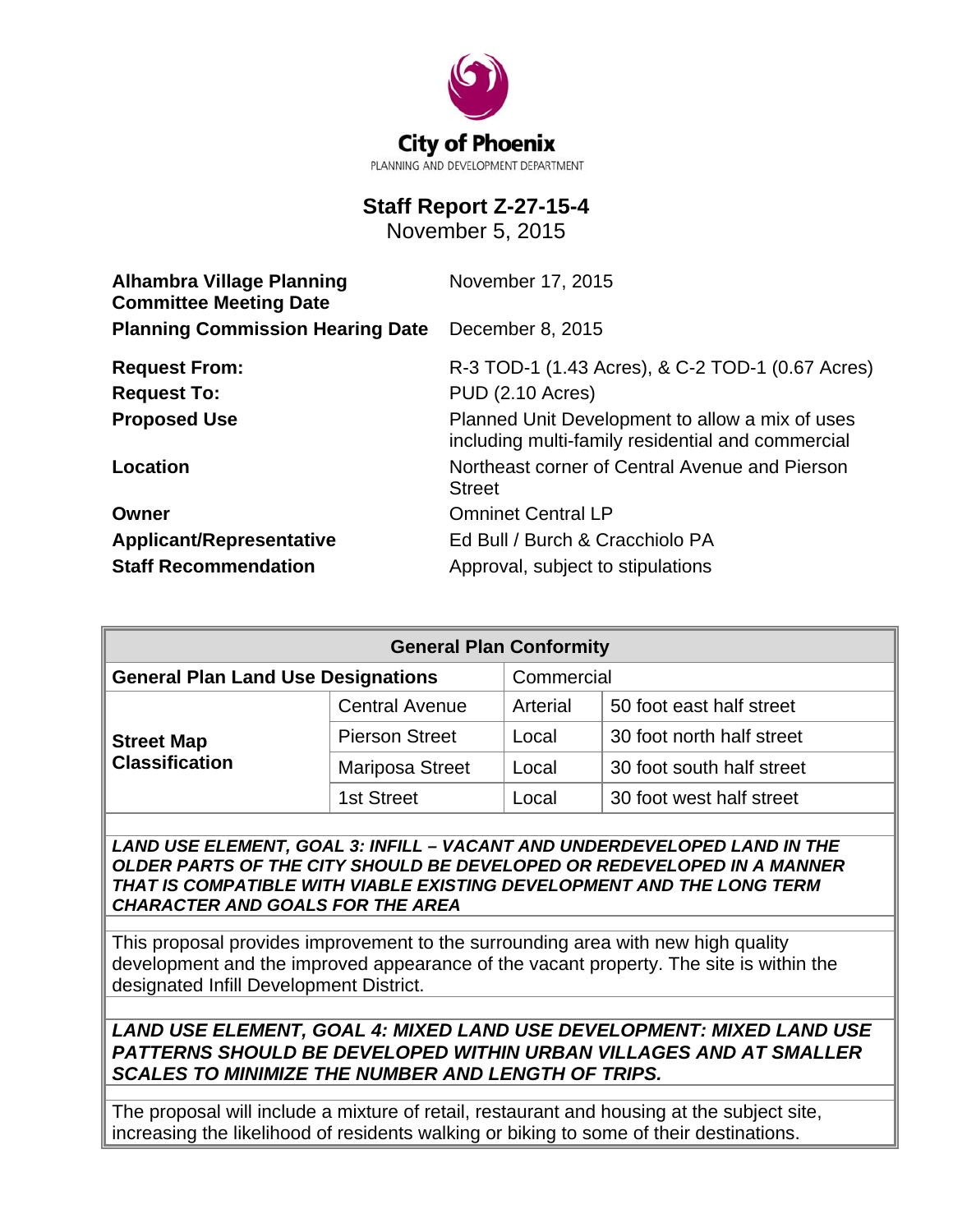#### *LAND USE ELEMENT. GOAL 7: TRANSIT-ORIENTED DEVEWLOPMENT: DEVELOPMENT SHOULD BE DESIGNED OR RETROFITTED, AS FEASIBLE, TO FACILITATE SAFE AND CONVENIENT ACCESS TO TRANSIT FACILITATES BY ALL EXISTING AND POTENTIAL USERS.*

The proposed design of the building is conducive to Transit-Oriented Development (TOD) guidelines providing a walkable environment along Camelback Road with vehicular access limited to the rear. This proposal is also consistent with the Transit Oriented Development Strategic Policy Framework.

#### **Area Plan**

Uptown TOD Policy Plan. The subject site falls within the Uptown TOD Policy Plan which calls for a Walkable Urban Code designation of T5:5. The proposal is consistent with T5:5, and many of the standards fall back to Walkable Urban Code standards.

#### **Background/Issues/Analysis**

SUBJECT SITE

- 1. This request is to rezone a 2.10 acre site located at the northeast corner of Central Avenue and Pierson Street from R-3 TOD-1 (Multiple-Family Residential Interim Transit-oriented Zoning Overlay District One) and C-2 TOD-1 (Intermediate Commercial Interim Transit-oriented Zoning Overlay District One) to PUD (Planned Unit Development) to allow for a mix of uses including multi-family residential and commercial.
- 2. A small vacant retail building exists on the southwest corner of the site. The balance of the site is undeveloped and remains vacant.
- 3. The General Plan designation for the parcel is Commercial. While the residential component of the proposal is not consistent with the Commercial General Plan designation, a portion of the ground floor will be developed with retail, which is consistent with the General Plan designation. Although the proposal is not consistent with the General Plan designation, an amendment is not required as the subject parcel is less than 10 acres.
- 4. In 2012, staff began to work with the communities surrounding light rail stations through the ReinventPHX



project to create place types for each station, and the surrounding area. This place type provides the general parameters for intensification and provides guidance for rezoning decisions. Through this process, the Central and Camelback Station was designated as a Historic Neighborhood Center.

The Transit Oriented Development Strategic Policy Framework lists the Historic Neighborhood Center as a primarily residential, neighborhood destination. The place type allows for a large variety of housing types including apartments, row houses, live/work units or single units. Appropriate height could reach five

Historic Neighborhood Center

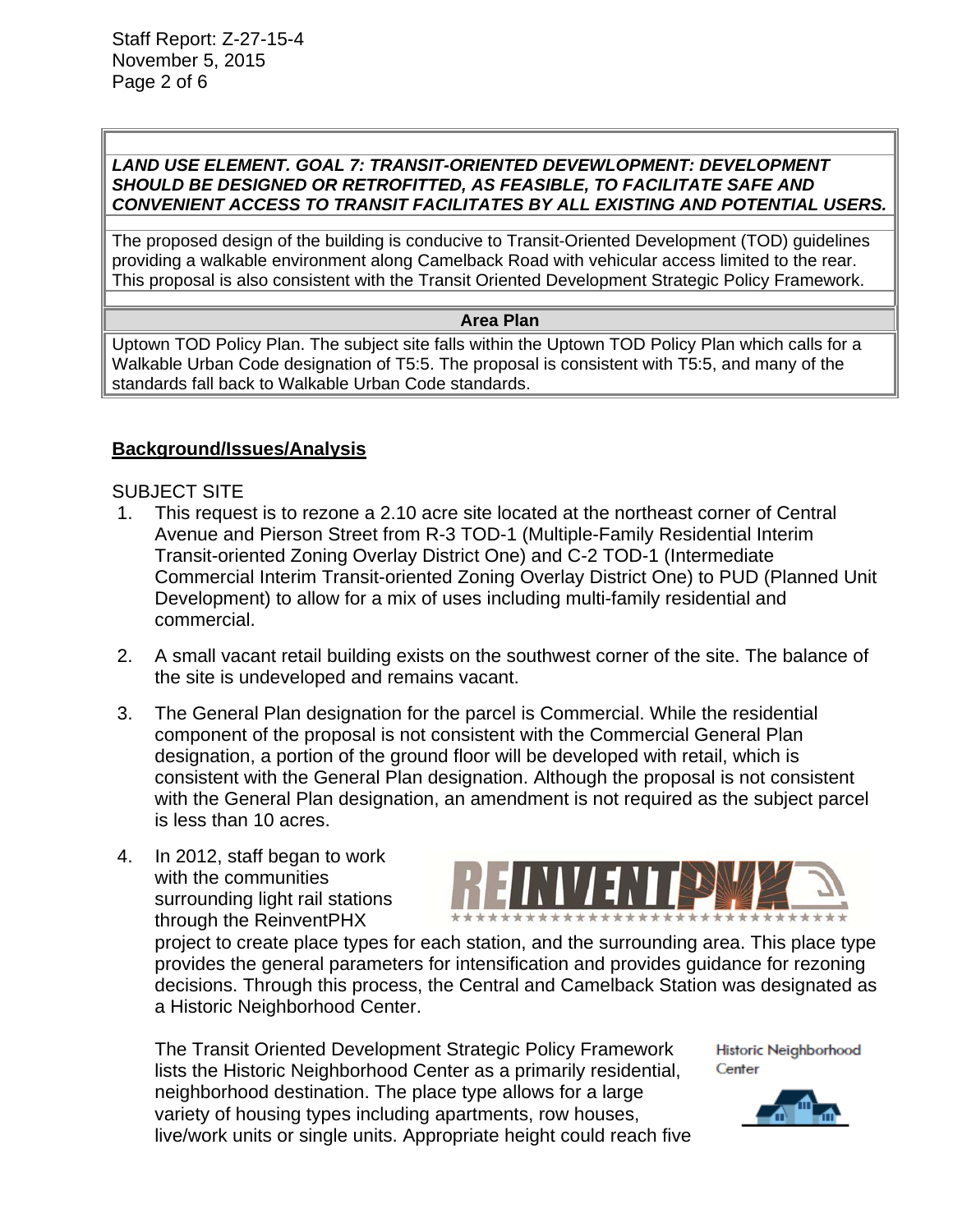Staff Report: Z-27-15-4 November 5, 2015 Page 3 of 6

> stories and retail should serve the neighborhood. Limited employment could exist, but should be limited low-rise offices and smaller tenant spaces. The proposal as described meets the Historic Neighborhood Center place type.

### SURROUNDING USES & ZONING

#### 5. *North*

The property to the north of Mariposa Street is zoned C-2 H-R (Intermediate Commercial High Rise) and developed with an 11 story office building. There is also a drive-thru bank north of the western portion of the site zoned C-2 (Intermediate Commercial).

#### *West*

West of the subject site across Central Avenue is a small office building zoned C-2 (Intermediate Commercial) which is occupied by a local radio station. The property to the west is also subject to rezoning request Z-26-15-4 for the Omninet West PUD.



### *South*

To the south, across Pierson Street, is a small retail strip building zoned C-2 (Intermediate Commercial) occupied by several small business. Behind the retail building large parking lot zoned R-3 (Multiple-Family Residential) which is used by St. Francis Church to the south.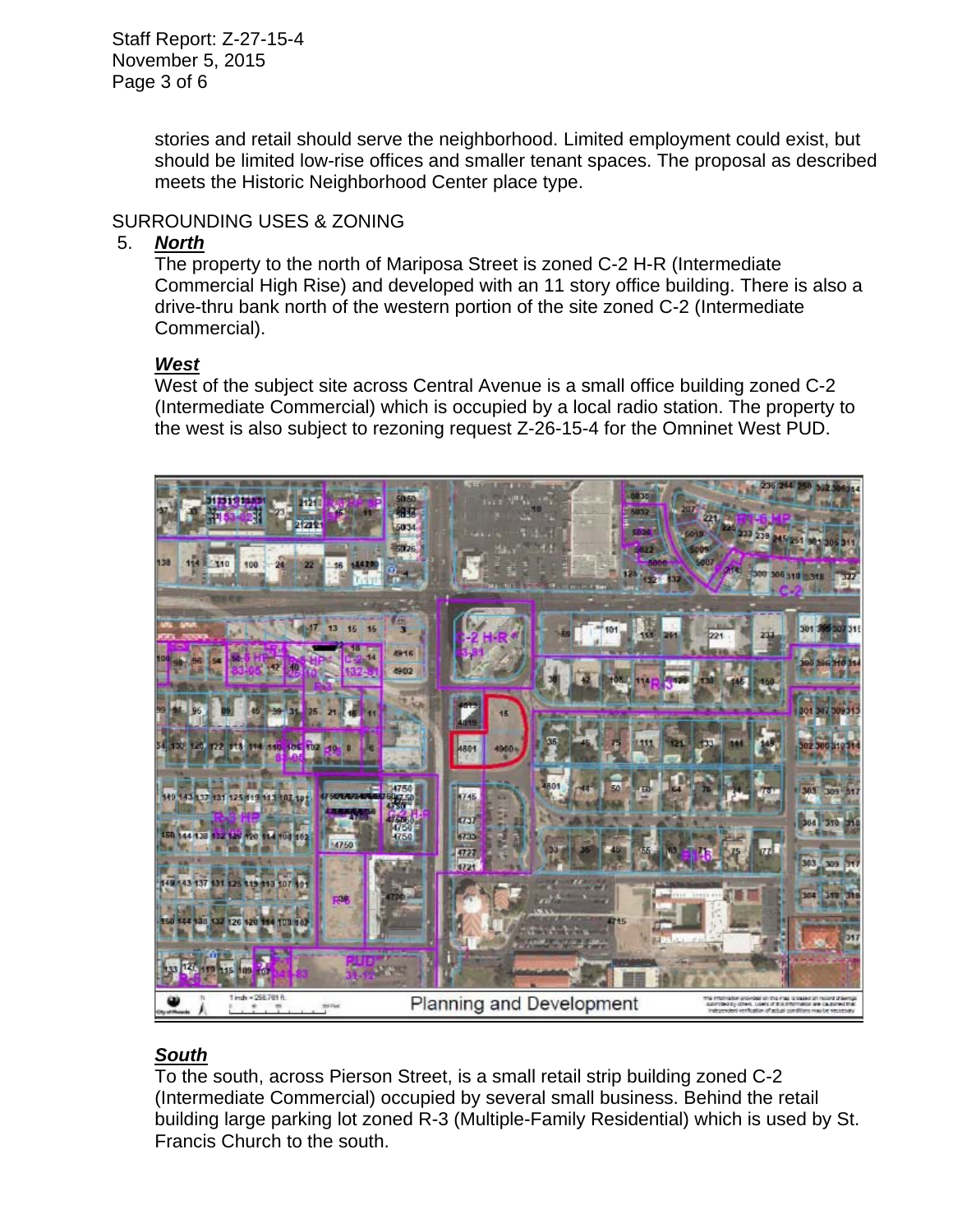## *East*

To the east of the subject site is a residential neighborhood zoned R-3 (Multiple-Family Residential) and R1-6 (Single Family Residential). The neighborhood is developed as a mixture of single family and multi-family residential, however the two properties adjacent to the subject site are both developed as small apartment buildings.

### PROPOSAL

- 6. The proposal was developed utilizing the PUD zoning designation which allows an applicant to propose uses, development standards, and design guidelines for a site. One of the goals of this process is to allow the applicant to develop standards that respond to the surrounding environment more so than conventional zoning districts allow. The end result is a property rezoned with standards crafted specifically for the site. Where the PUD Development Narrative is silent on a requirement, the applicable Zoning Ordinance provisions will be applied.
- 7. Below is a summary of the proposed standards for the subject site as described in the attached PUD Development Narrative date stamped October 14, 2015, Attachment B. Many of the proposed standards were designed to allow for a high density, mixed use development along the Light Rail line.

### *Land Use*

The Development Narrative proposes to allow multi-family residential, live-work and a variety of retail, restaurant, office and other commercial uses in accordance with the land uses allowed in T5:5 of the Walkable Urban Code, per Chapter 13 of the Phoenix Zoning Ordinance. Several outdoor uses would be permitted including outdoor recreation, outdoor dining and outdoor alcoholic beverage consumption.

#### *Development Standards*

The proposed development standards would limit the maximum building height to 56 feet and lot coverage to a maximum of 92%. In compliance with the Uptown Transit Oriented Development Plan, the applicant has proposed maximum setbacks along street frontages and a set of permitted building frontage types to encourage a pedestrian friendly environment. Maximum building setbacks are proposed to range from a maximum of 10 feet along Mariposa Street, Pierson Street and 1st Street to 12 feet along Central Avenue. No setback would be required from the drive-thru bank to the north and west.

#### *Landscaping Standards*

The applicant will be required to provide landscaping in accordance with Section 1309 of the Phoenix Zoning Ordinance (Walkable Urban Code). The PUD also requires streetscape landscaping to be in conformance with the Central Avenue Development Standards. The streetscape standards require shade trees and other landscaping consistent with the other landscaping along Central Avenue.

### *Parking*

The proposed development will be required to meet the parking requirements of Section 1307 of the Phoenix Zoning Ordinance (Walkable Urban Code), except that the maximum number of parking spaces allowed can be no more than 125 percent of the minimum parking required under Section 702 of the Phoenix Zoning Ordinance.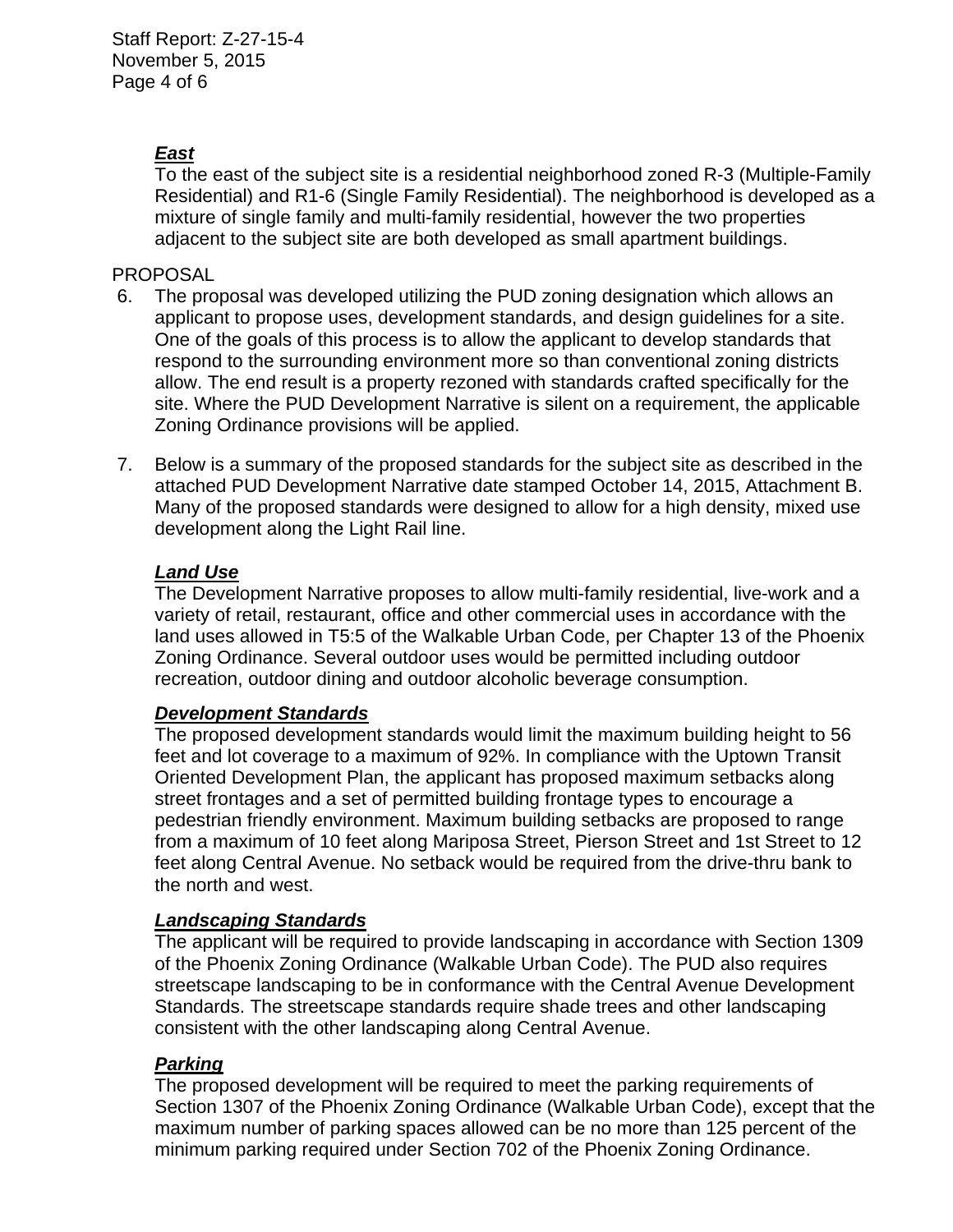Staff Report: Z-27-15-4 November 5, 2015 Page 5 of 6

### *Shading*

The applicant will be required to provide shade features in all usable public spaces, and along the right-of-way. Shade can be accomplished through the use of shade structures, landscaping or a combination of the two. In addition, the Central Avenue Development Standards include shading requirements along Central Avenue.

### *Design Guidelines*

The Development Narrative includes several design elements created to position the development as a signature project along the light rail line, while limiting its impact on the neighborhood. Design elements include a pedestrian plaza connecting to the Central and Camelback light rail station, common areas and amenities for residents, building architecture and streetscape landscaping.

### *Phasing*

The project will be constructed in one phase.

### *Signage*

All signage is required to comply with Section 1308 of the Phoenix Zoning Ordinance (Walkable Urban Code).

### *Sustainability*

The applicant has agreed to provide several sustainable elements including pedestrian level lighting, trash and recycling receptacles, shading, usable outdoor space, bike racks and storage and a pedestrian friendly design. The applicant has also indicated they intend to develop the project to meet several LEED categories, however the city cannot ensure that this goal is met.

#### STREETS AND TRAFFIC

- 8. The Street Transportation Department has indicated that there are no right-of-way improvements needed for this site.
- 9. A Traffic Statement has been submitted to the Street Transportation Department and is currently under review. Staff does not anticipate a negative impact from the development.

### **MISCELLANEOUS**

#### 10. **Water**

The current site has access to a 12-inch CIP water main on Central Avenue, and 6-inch DIP water mains on Mariposa Street, 1st Street and Pierson Street. There are no water concerns for the proposed development.

#### **Sewer**

There is a 12-inch DIP sewer main in Central Avenue and a 8-inch VCP sewer main in Pierson Street. There are no sewer concerns for the proposed development.

11. The City of Phoenix Floodplain Management division of the Street Transportation Department has determined that this parcel is not in a Special Flood Hazard Area (SFHA), but is located in a Shaded Zone X, on panel 1740 L of the Flood Insurance Rate Maps (FIRM) dated October 16, 2013.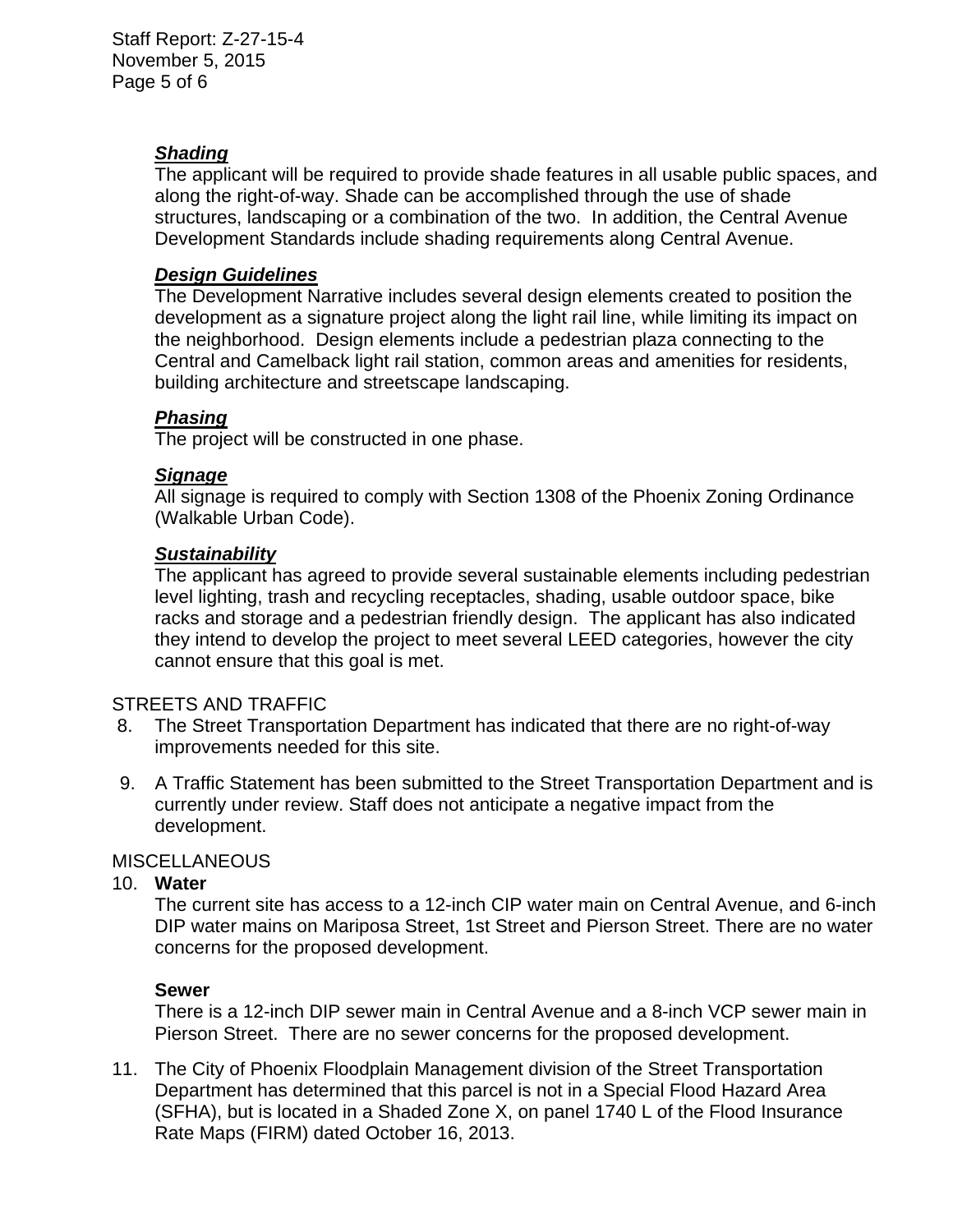Staff Report: Z-27-15-4 November 5, 2015 Page 6 of 6

12. Development and use of the site is subject to all applicable codes and ordinances. Zoning approval does not negate other ordinance requirements and other formal actions may be required.

### **Findings**

- 1. The proposal is consistent with the Uptown Transit Oriented Development Policy Plan.
- 2. The proposed development would redevelop a blighted and deteriorating property into an asset for the community.
- 3. The proposal includes pedestrian friendly elements, benefited by the project's proximity to a light rail station.

### **Stipulations**

 1. An updated Development Narrative for the Omninet – East PUD reflecting the changes approved through this request shall be submitted to the Planning and Development Department within 30 days of City Council approval of this request. The updated Development Narrative shall be consistent with the Development Narrative date stamped October 14, 2015.

#### **Writer**

Xandon Keating October 13, 2015

#### **Team Leader**

Josh Bednarek

#### **Attachments**

Attachment A: Sketch Map Attachment B: Omninet – East PUD date stamped October 14, 2015